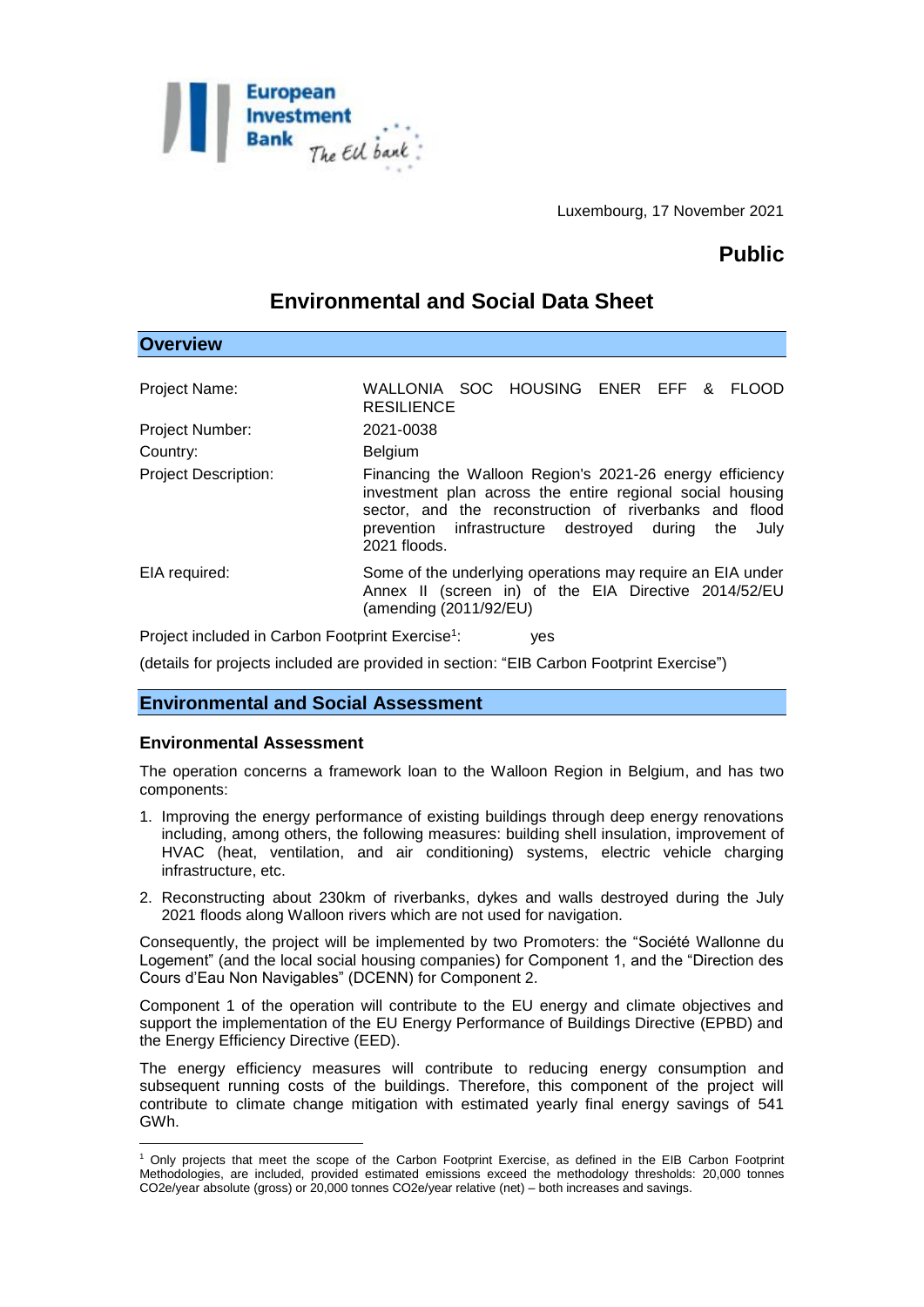

Luxembourg, 17 November 2021

Given the location, scale and nature of the building renovation sub-projects, an EIA (Environmental Impact Assessment), as defined under the EIA Directive 2014/52/EU, amending the 2011/92/EU, is normally not required.

Temporary nuisance due to construction works (dust, noise) shall be mitigated through appropriate site organisation and construction management. Due to the nature of the investment, very limited environmental impacts are expected. However, the cumulative impact of sub-projects could generate significant environmental benefits in terms of the reduction of air pollutants and GHG emissions.

Measures included under Component 2 will need to comply with the Water Framework Directive (2000/60/EC) and the Floods Directive (2007/60/EC). On April 28, 2016, the Walloon Government has approved the river basin management plans for the Walloon parts of the Rhine, Meuse, Scheldt and Seine basins ("Plans de gestion des districts hydrographiques") which are subject to an evaluation in line with the Directive on Strategic Environmental Assessment (2001/42/EC).

Some of the reconstruction schemes within the programme might require an EIA and some will require an Appropriate Assessment for potential impacts on Natura 2000 areas.

Negative temporary effects on fauna and landscape are expected during construction and will be alleviated by implementing effective mitigation measures as required by the competent authority. Where possible, the works will favour ecologically based riverbank restoration activities in order to improve degraded waterways over hard engineering solutions.

Overall the schemes under Component 2 are expected to have neutral or net positive environmental impacts in the long term.

The capacity of the Promoter to carry out an environmental assessment of projects in line with the Bank's requirements and the national legislation has been appraised and is deemed satisfactory.

The project has been assessed for Paris alignment and is considered to be aligned both against low carbon and resilience goals against the policies set out in the Climate Bank Roadmap.

#### **EIB Carbon Footprint Exercise**

For the purpose of the EIB Carbon Footprint, the Bank considered that before the project buildings are consuming mostly gas for heating, electricity and some diesel oil for heating. After the project, the consumption of existing building is significantly decreased, most of the oil heating is converted to other fuel and there a part of heating is provided by renewable energy as pellets or solar heated water. Reconstruction/new construction of destroyed buildings due to the flooding are considered neutral in terms of CO2 impacts.

The Project will generate net emissions savings of approximately 27,300 tonnes of CO2 equivalent per year. For the annual accounting purposes of the EIB Carbon Footprint, the Project emissions will be prorated according to the EIB lending amount signed in that year, as a proportion of project costs.

### **Social Assessment**

The investments under Component 1 will generate social benefits, in terms of supporting better health through improving indoor air quality, better quality of life and by providing affordable housing. The reconstruction works under Component 2 will improve flood protection for approximately 520,000 inhabitants.